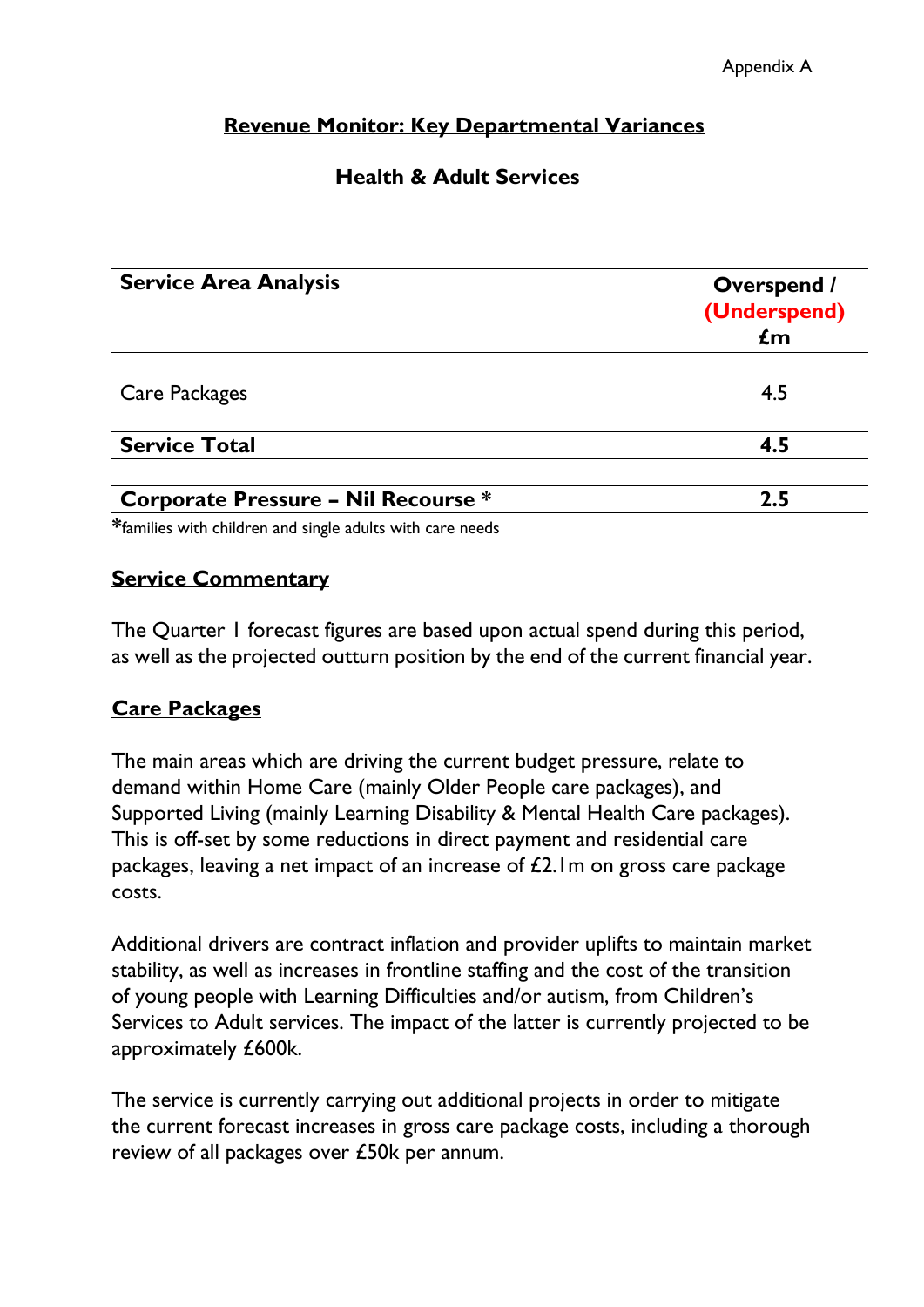The Service continues to work on a number of on-going streams aimed at reducing the deficit, as follows:

- Continuing to implement the 'Forward Thinking' programme following the work concluded by Newton Europe.
- new Case Management System which is expected to help improve the quality and efficiency of service delivery.
- system bridging to allow for more accurate and effective monitoring of activity and expenditure.
- cross departmental strategy groups (HAS & Children's Services) to identify future care needs of people transitioning from Children's to Adult services and devise mitigation plans for cost pressures.
- income focus groups to monitor and manage debt recovery and working on the implementation of the revised charging policy.
- Home First joint working with the CCG
- multi-disciplinary approach in order obtain the best placements and outcomes for service users and the best value for the authority.
- reduction of agency spends by filling vacancies on a fixed / permanent basis where necessary.

The Department is also continuing to work closely with NHS partners to identify funding opportunities for mutually beneficial joint projects to improve resident outcomes as part of the Better Care Fund.

The Public Health service area is currently expected achieve a balanced position by year end.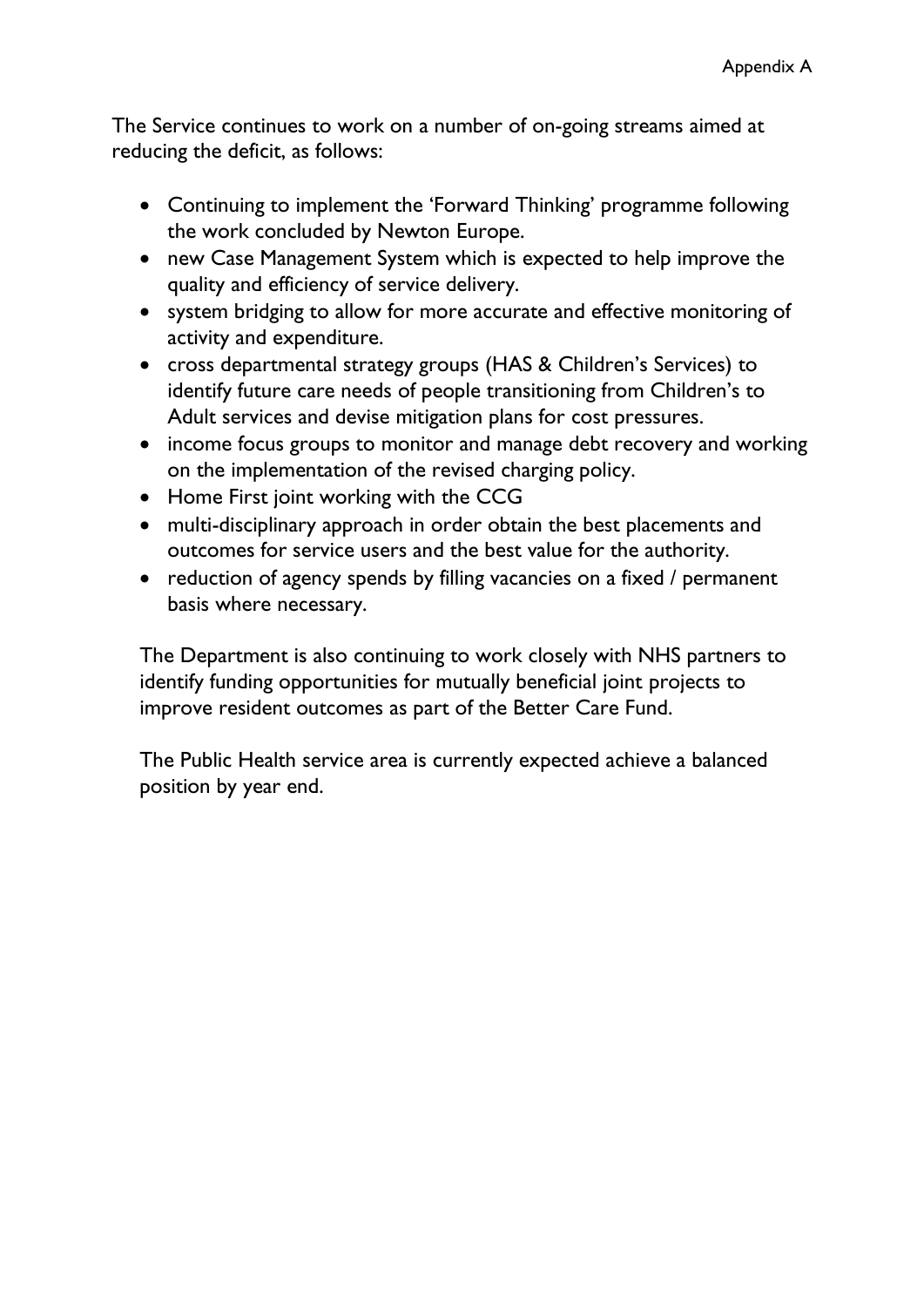| <b>Service Area Analysis</b>                               | <b>Overspend</b> /<br>(Underspend)<br>$\mathbf{f}$ m |
|------------------------------------------------------------|------------------------------------------------------|
| Transport costs - special education needs                  | 2.6                                                  |
| Safeguarding & Social Care                                 | (1.3)                                                |
| Other (Early Help, Commissioning and Inclusion & Learning) | (0.7)                                                |
| <b>Total Projected Variance</b>                            | 0.6                                                  |

# **Children's Services**

### **Service Commentary**

The Director of Children's Services reports a forecast overspend of £0.6m. The forecast is based upon actual spend at quarter 1, and the projection to the end of this financial year. The position represents a developing view of the year.

### **Transport Costs – Special Education Needs**

Transport continues to be the biggest pressure within Children's Services. The costs have increased year on year (except 20/21 due to Covid) particularly for services provided by external contractors; this is due to the increase in demand for special needs travel. There are a range of activities already underway which will lead to some cost reductions and are likely to be reflected in future forecasts. These include the:

- creation of a management information tool to holistically review the service to identify potential further savings.
- introduction of a Dynamic Purchasing System Solution for the award of taxi rounds is anticipated to bring savings from increased competition.
- introduction of collection points and a review of the current rounds
- review of taxi usage to establish whether service users should be in a taxi or a bus.
- review of eligibility, which will look at whether service users are entitled to free travel e.g. distance of travel.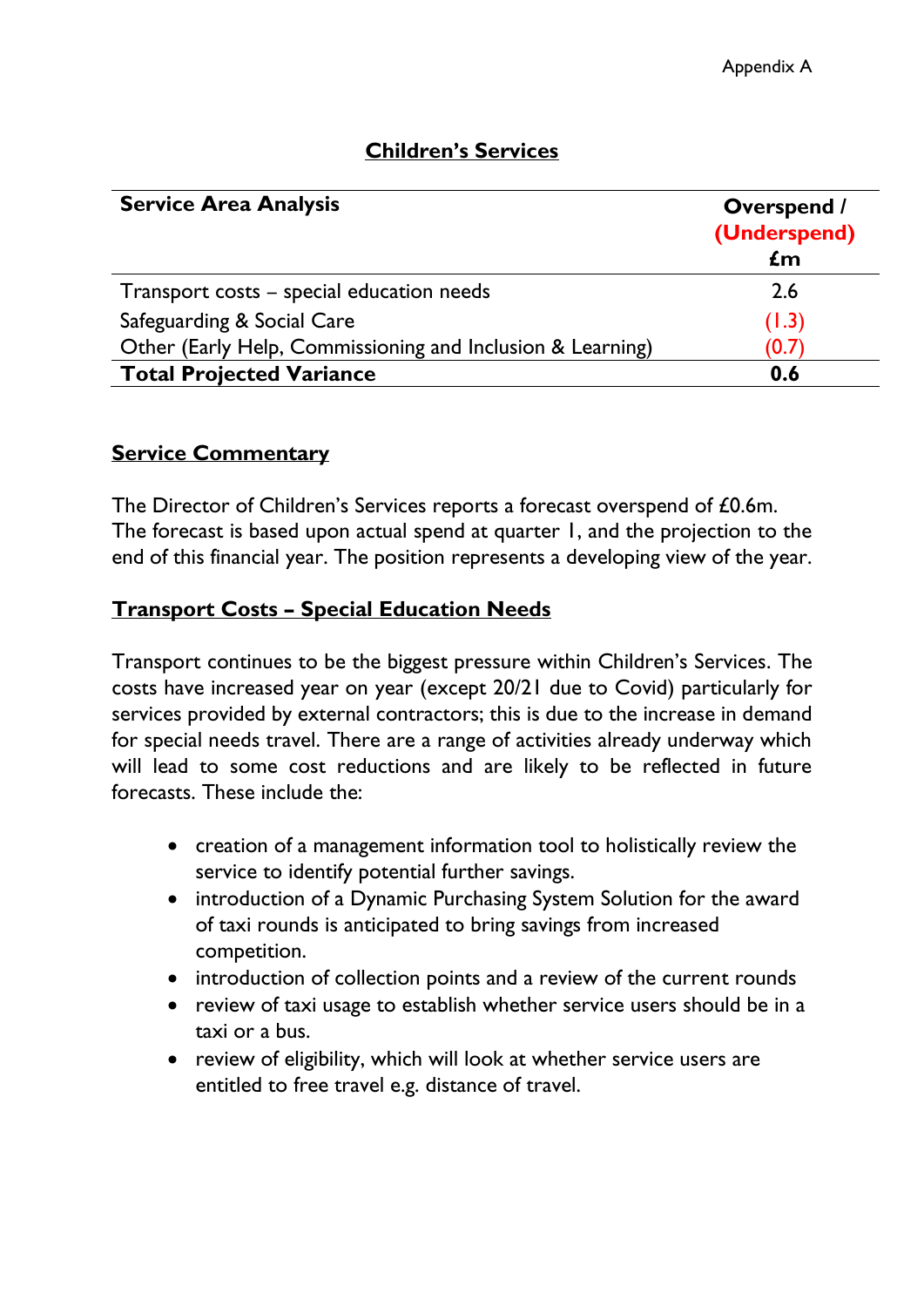These initiatives are being funded from the Flexible Use of Capital Receipts initiative, where they meet the criteria to reduce costs and have been approved to do so.

Discussions are underway to review the current GSP contract and the impact on the Children's Services budget.

### **Safeguarding and Social Care (Placements)**

The projection at quarter 1 is an estimate for the full year and is only based upon the number of children currently in place at the end of June. The projected variance will have the potential to change during the year based upon the number of children we have in care at any given time.

The actual number of Children in our Care at the end of June was 420. This is a reduction when compared to the same time in the previous year which showed the figure to be 460. Average total bed days for June are 425, compared to 461 this time last year.

There is normally a rise in cases around September time when children resume school.

Top 20 cases equate to 5.5m which is 30% of the current total Annual Projection.

The chart below shows the average number of Children in our Care placement days over the last 12 months. The number of bed days relating to asylum cases has consistently reduced from April 20.



Children in our Care Placement Days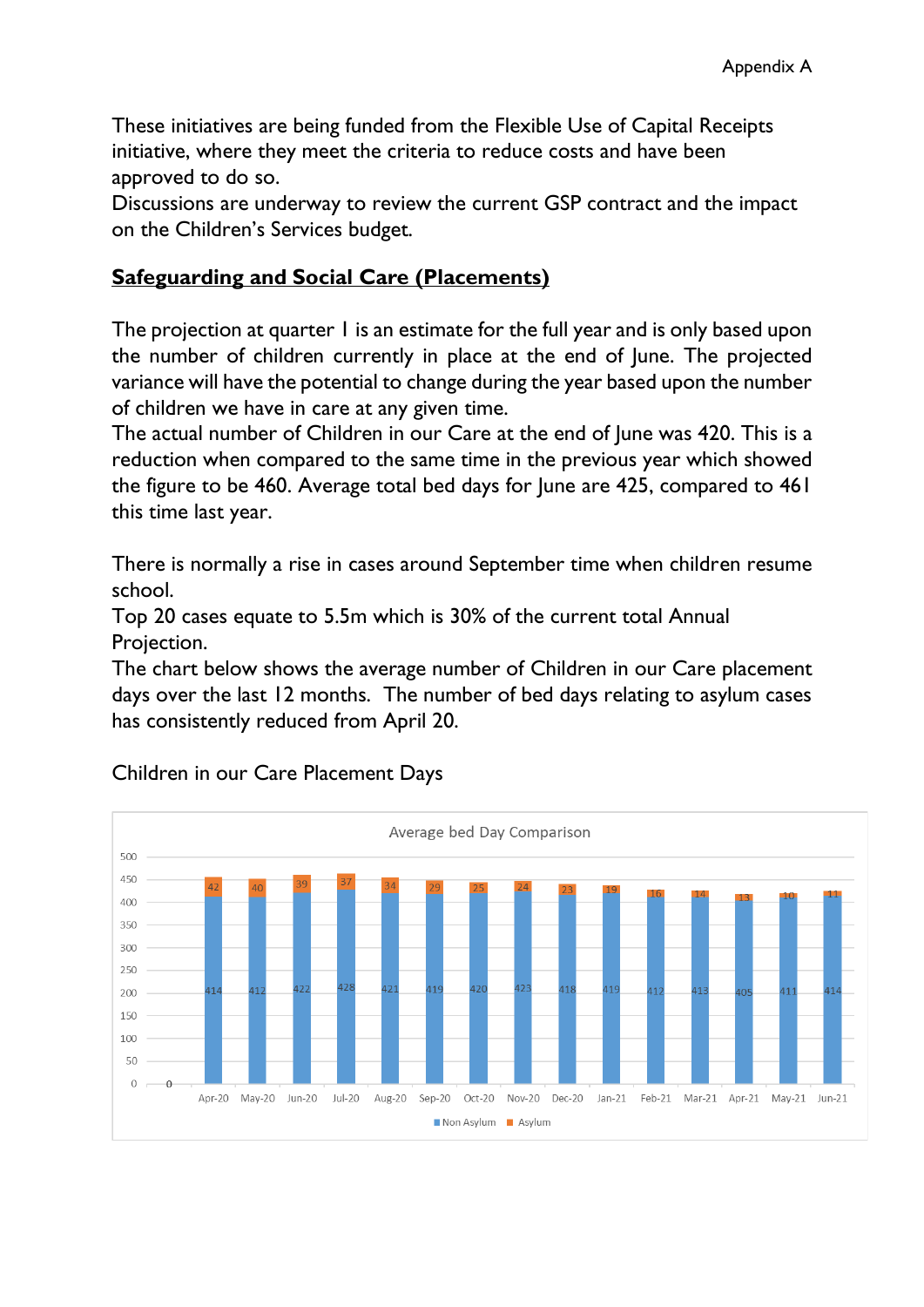# **Other**

There are a number of vacant posts within the Early Years (Core Teams), Inclusion, Learning & Achievement and Strategy, Performance & Commissioning divisions.

Some of these vacant posts are being held until the completion of the wider restructure of the service.

In addition, there are further underspends against the Participation contract within the Joint Commission service due to Covid-19 and the closure of the Community Based Interventions service within Early Help.

| <b>Service Area Analysis</b>         | <b>Overspend /</b><br>(Underspend)<br>£m |
|--------------------------------------|------------------------------------------|
|                                      |                                          |
| Sports & Leisure                     | 1.5                                      |
| <b>Electoral Services</b>            | 0.1                                      |
| Communities & Environment Management | 0.3                                      |
| Design & Commercial                  | 0.3                                      |
| <b>Customer Services</b>             | (0.1)                                    |
| Registrars                           | (0.2)                                    |
| <b>HR&amp;OI</b>                     | (0.2)                                    |
| Compliance                           | (0.2)                                    |
| <b>Service Total</b>                 | 4.4                                      |

### **Communities & Environment**

### **Service Commentary**

This forecast is based on period 3 actual spend and is the first Monitor for the year. It takes account of the 2020/21 outturn, which recorded a net overspend of £3.2m, plus the effect of contract inflation and growth across the services and other use of resources falling out.

Explanations for the main variations are outlined below.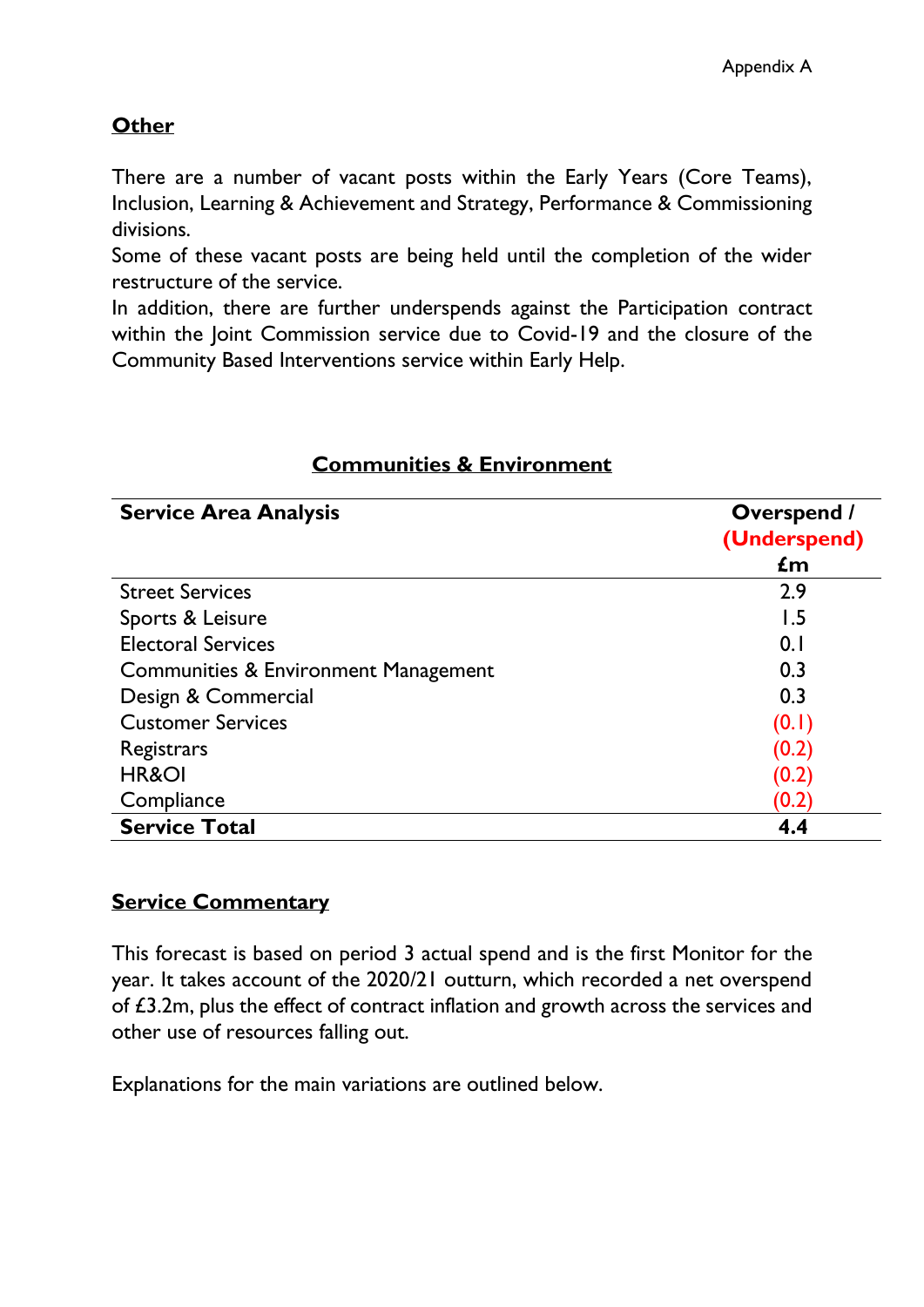# **Street Services**

**Inflation** - Greenwich has long term contracts for its waste disposal requirements costing around £8m per year. Contract tonnage fees are indexed for RPI inflation, contributing total cost pressures of more than £2m since 2010. Much of this has been contained by the service, although in recent years this has become increasingly difficult to sustain and has contributed to the service overspends. £1.4m of central funding was applied th the base budget for 2021/22, reducing the projected overspend to £0.7m

**Demand** - The number of households in the Royal Borough has increased from 102,651 in 2010 to 120,797 2019/20. Over the same period the amount of waste collected has increased from 106,310 tonnes to 114,712 tonnes. There has been a large increase in flats over the last three years, and we have therefore seen a decrease in the average tonnage per household, as flats tend to create less waste than houses.

However, on average, flats tend to recycle half as much as kerbside houses resulting in greater proportions of general waste being disposed of and at greater cost. In 2019-20 the average tonnage per household was 0.95 tonnes a year. Projections for 2021/22 indicate that tonnages from new properties will increase as new properties are occupied.

In total, current Waste Services pressures from historic income, contract inflation and demand cost pressures, having taken account of additional strains on these services, amount to £0.8m. Similar demand pressures from the growth in dwellings and other developed areas impacts on other universal services such as Street Cleansing with net pressures of £2.1m projected for 2021/22.

Management action continues to identify cost reduction opportunities within the service and compensating savings elsewhere as demand on the service is also causing service delivery challenges which may lead to increased service failures.

### **Sports, Leisure & Libraries**

£1.5m overspend due to lack of contract inflation over the life of the contract and the repayment of interest on the capital investment.

### **Electoral Services**

Electoral Registration Services has an overspend of £0.1m across staffing and unbudgeted By-Election costs.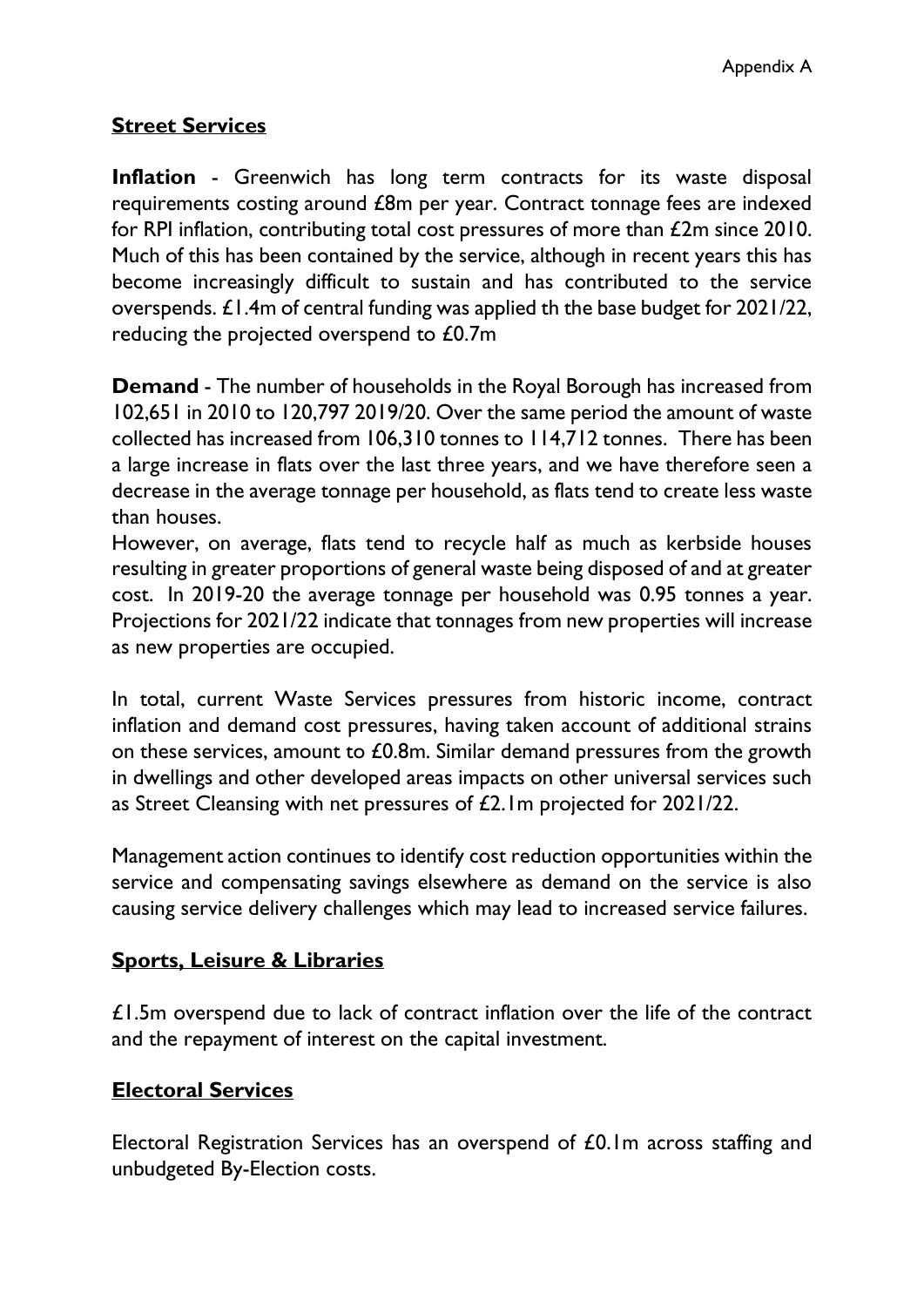### **Communities & Environment Mgt, Corporate Governance and Democratic Services**

Unachieved £0.4m MTFS saving against the workforce strategy partly offset by staffing underspend.

### **Design & Commercial**

Income targets have historically been underachieved and this service has been adversely affected by the Pandemic due to the delay of major projects and Events which would have generated work for this service area.

#### **Various Underspends**

There are underspends across Customer Services, Registrars, HR&OI and Compliance that bring the overall overspend down to £4.4m.

| <b>Service Area Analysis</b> | <b>Overspend /</b><br>(Underspend) |
|------------------------------|------------------------------------|
|                              | $\mathbf{f}$ m                     |
| <b>Homelessness</b>          | 3.6                                |
| <b>Safer Communities</b>     | (0.2)                              |
| <b>Service Total</b>         | 3.4                                |

### **Housing & Safer Communities**

#### **Service Commentary**

The net budget for the Housing General Fund is £9.3m. The projected forecast at June 2021 is £12.9m leading to a projected overspend of £3.6m.

The main areas of overspend relate to the Emergency Overnight Accommodation (EOA) budgets which has a pressure of £2.4m, Hactrac prevention budget which has a pressure of £1.1m and the Hactrac leasing budget has a pressure of £0.6m. General Fund Temporary Accommodation budget is projecting an underspend of £0.3m and there is a recharge from the HRA to the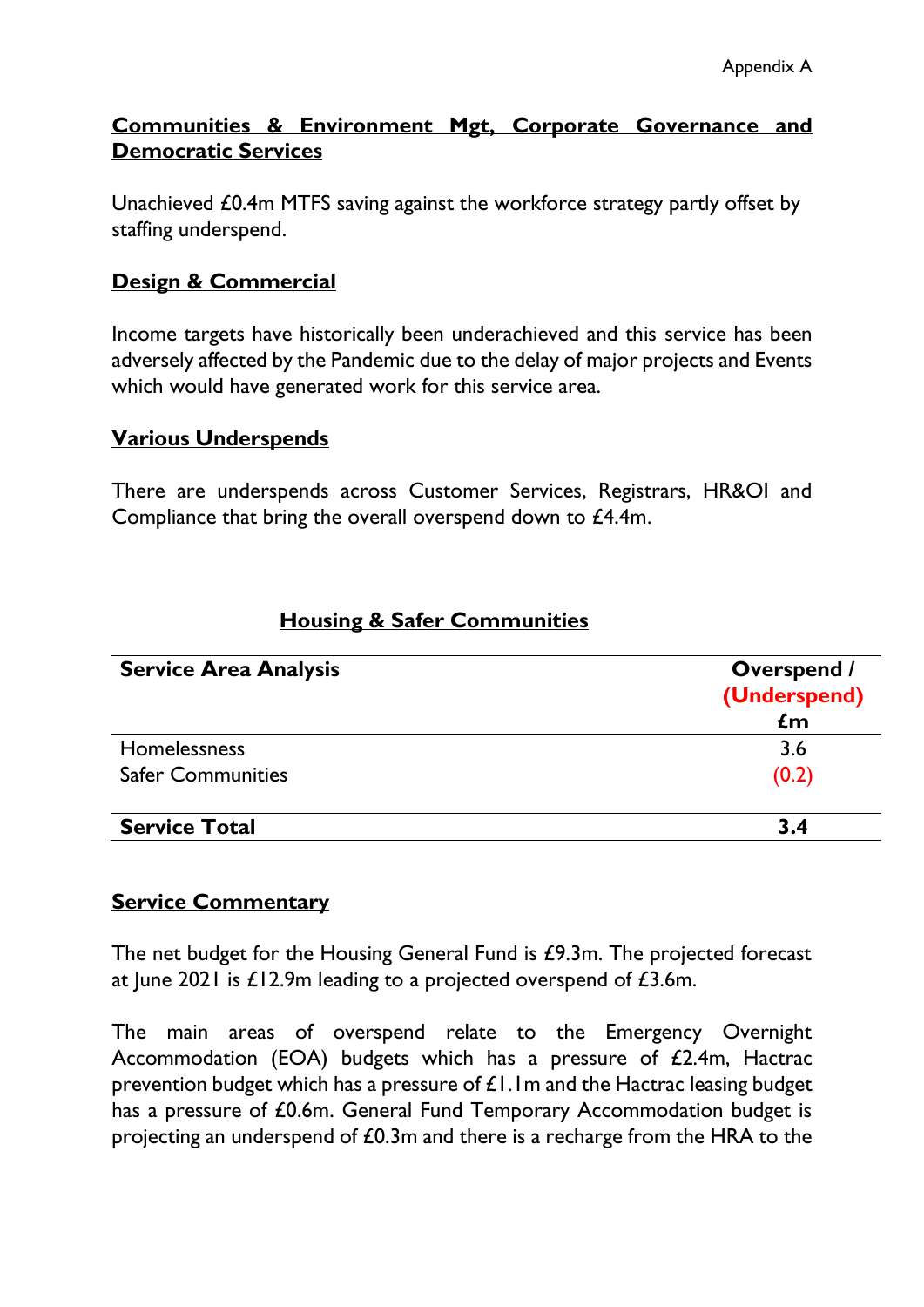General Fund of £0.2m. Thistlebrook Caravan Park is projecting a £0.1m underspend om premises costs.

#### Cost Drivers

Demand – Temporary Accommodation numbers continue to rise. A 'like for like' comparison to June 2020 shows an increase in numbers from 1340 to 1528 at the end of June 2021. There has been a bottleneck of homelessness and there is currently a backlog of cases. The budget shortfall in this area was addressed in 2020/21 by an injection of  $\pounds1.2$ m but the current projected overspend remains high at £2.4m.

Inflation – Included in the projection is a 5% increase on rents payable to landlords effective from July 2021. A report requesting authorisation for the use of Emergency Overnight Accommodation (EOA) has been sent to Cabinet awaiting a decision. A 5% increase across the board would amount to an additional full year expenditure of £599,307 and this has been included in the projections.

Prevention costs – incentive packages paid to landlords remain high.

General Fund Temporary Accommodation Properties – Interest Payable – this figure is derived from the Capital Accountant and we usually don't get this figure until much later on in the financial year so the impact on the general fund is currently unknown and the projection is based on last year's outturn.

Housing Leasing – rents payable not covered by the Local Housing Allowance. There is currently a moratorium on leasing hactrac properties unless absolutely necessary and approved by management.

#### General Fund – Community Safety

The net budget for Community Safety is £6.1m and the projected outturn is £5.9m leading to an underspend of £0.2m. The main area of underspend is within the Safer Spaces budget of approximately £0.3m. There are vacant posts in the Safer Spaces and CCTV teams. The position assumes all LA Support and policing costs will be recovered.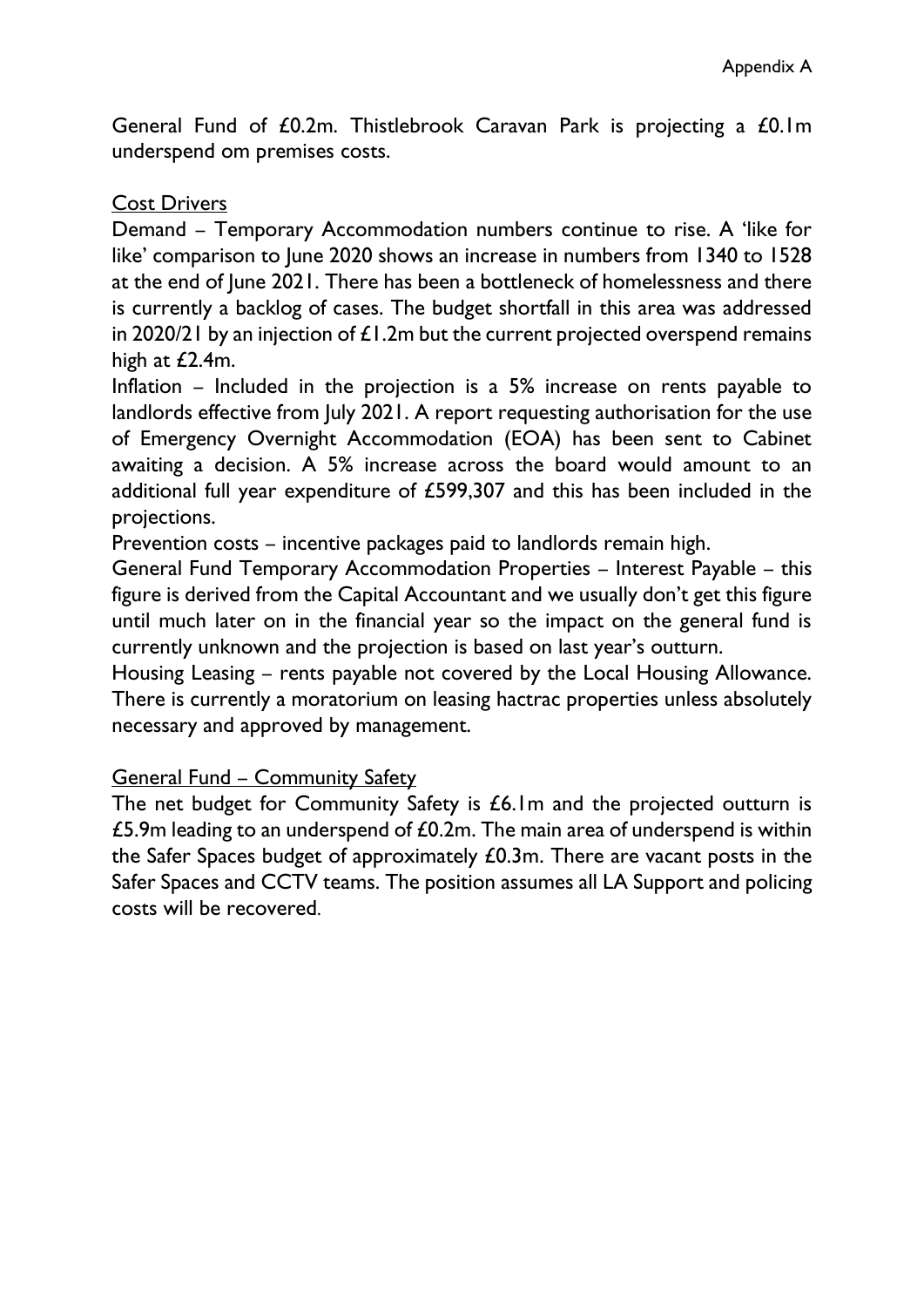| <b>Service Area Analysis</b>      | <b>Overspend /</b><br>(Underspend)<br>$\mathbf{f}$ m |
|-----------------------------------|------------------------------------------------------|
|                                   |                                                      |
| <b>Estates</b>                    | 0.7                                                  |
| <b>Rents &amp; Voids</b>          | 0.9                                                  |
| <b>General Departmental Costs</b> | 0.1                                                  |
| <b>Housing Services</b>           | (0.5)                                                |
| <b>Tenancy</b>                    | (0.3)                                                |
| Leaseholder Service Charges       | (1.0)                                                |
| <b>Service Total</b>              | 3.1                                                  |

# **Housing Revenue Account**

### **Service Commentary**

As at June 2021, the HRA is projecting an overspend of £3.1m. The main reasons for the overspend include:

#### Asset Management

The Asset Management budget is projecting an overspend of £3.7m (20/21 outturn £5.6m). Income generation from work done is less than costs paid out. Some of the reasons are that the contact centre was not open during the 1st quarter of 21/22 with only emergency and backlog of repairs being undertaken. Wages and subcontractor costs remain high.

#### Repairs & Investment

This includes expenditure on responsive repairs, planned maintenance, gas servicing and repairs, voids, etc. There is a compensating saving of £0.5m (20/21) outturn £4.1m) however the saving is unlikely to be ongoing as repairs begin following the lifting of lockdown.

#### Rents & Voids

There has been a marked increase in Voids. A 'like for like' comparison with June 2020 shows an increase from approximately 305 properties to 365 properties at the end of June 2021. Rent loss currently stands at £846k. Council tax on empty properties is also impacted by the void properties.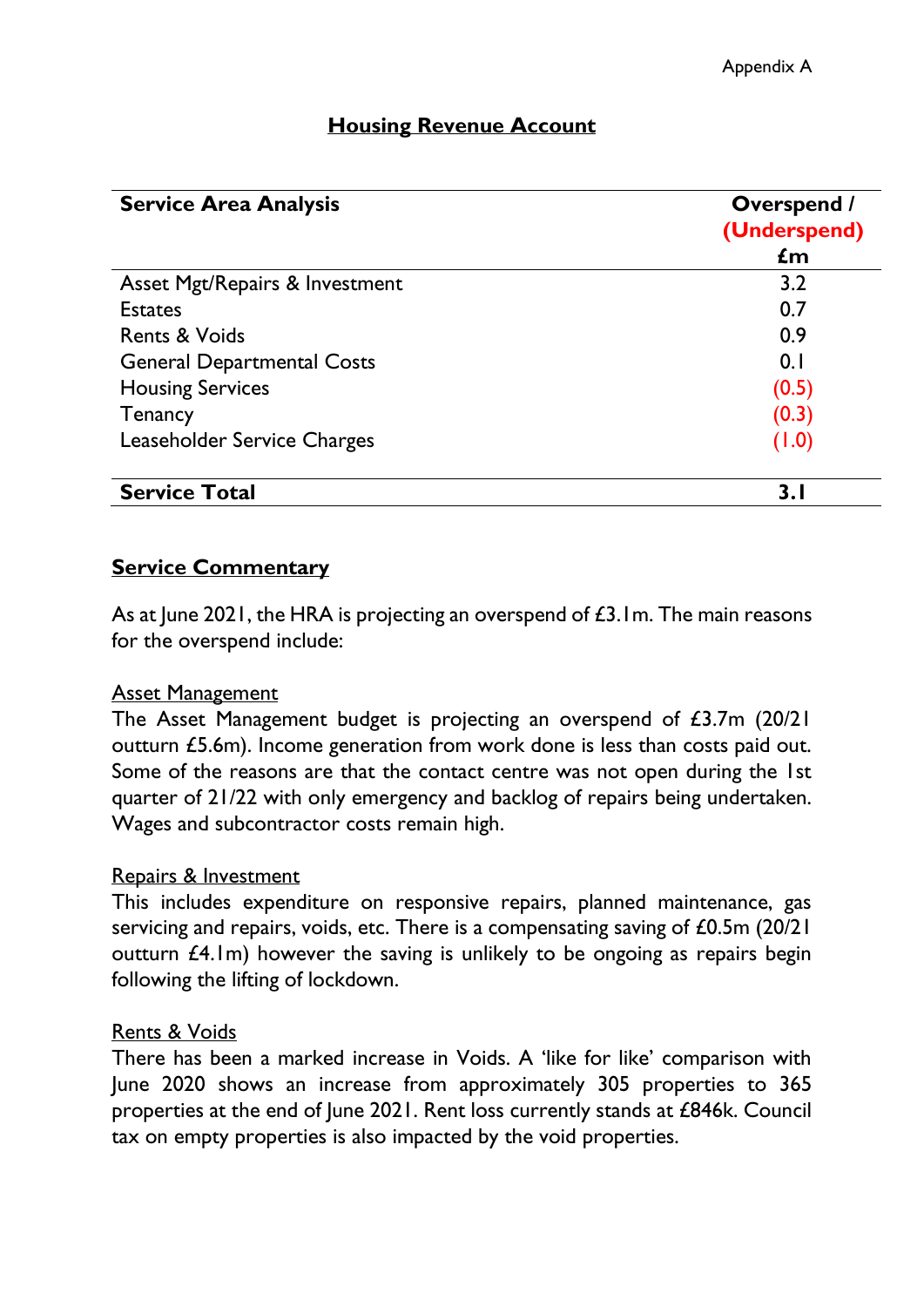The budgets for rent receivable was increased by CPI plus one (1.5%), the rent for service charges was increased by 1.5% plus an admin charge of £0.72 per week amounting to an increase of £0.93 per week. Average rent and service per week is £91.65 and service charges £15.08 respectively.

The budget for garages was also increased by £4 per week per garage. A prudent estimate of £250k was included in the budget and this looks like it will be achieved. The projection at Q1 shows a projected garage income of £894k against a budget of £870k.

The budget for Bad debt stands at  $£1.9m$  and the bad debt provision will be reviewed periodically.

#### Leaseholder Service Charges

There continues to be a favourable variance around leaseholder charges currently estimated at £1m.

#### Other Areas

The projection for Estates is based on last year's outturn however the review of meter readings is ongoing as the main pressure here is rising utility costs..

There are also underspends in the Tenancy, Caretaking and Housing Services Teams currently estimated at £0.8m. However, there is a restructure in this area which will be subject to budget realignments.

#### **Finance & Legal Services**

| <b>Service Area Analysis</b>         | <b>Overspend /</b><br>(Underspend) |
|--------------------------------------|------------------------------------|
|                                      | $\mathbf{f}$ m                     |
| <b>Legal Staffing Overspend</b>      | 0.2                                |
| <b>Audit and Financial Operation</b> | (0.3)                              |
| <b>Total Projected Variance</b>      | (0. I                              |

#### **Service Commentary**

Various over and underspends on staffing leading to a broadly neutral position.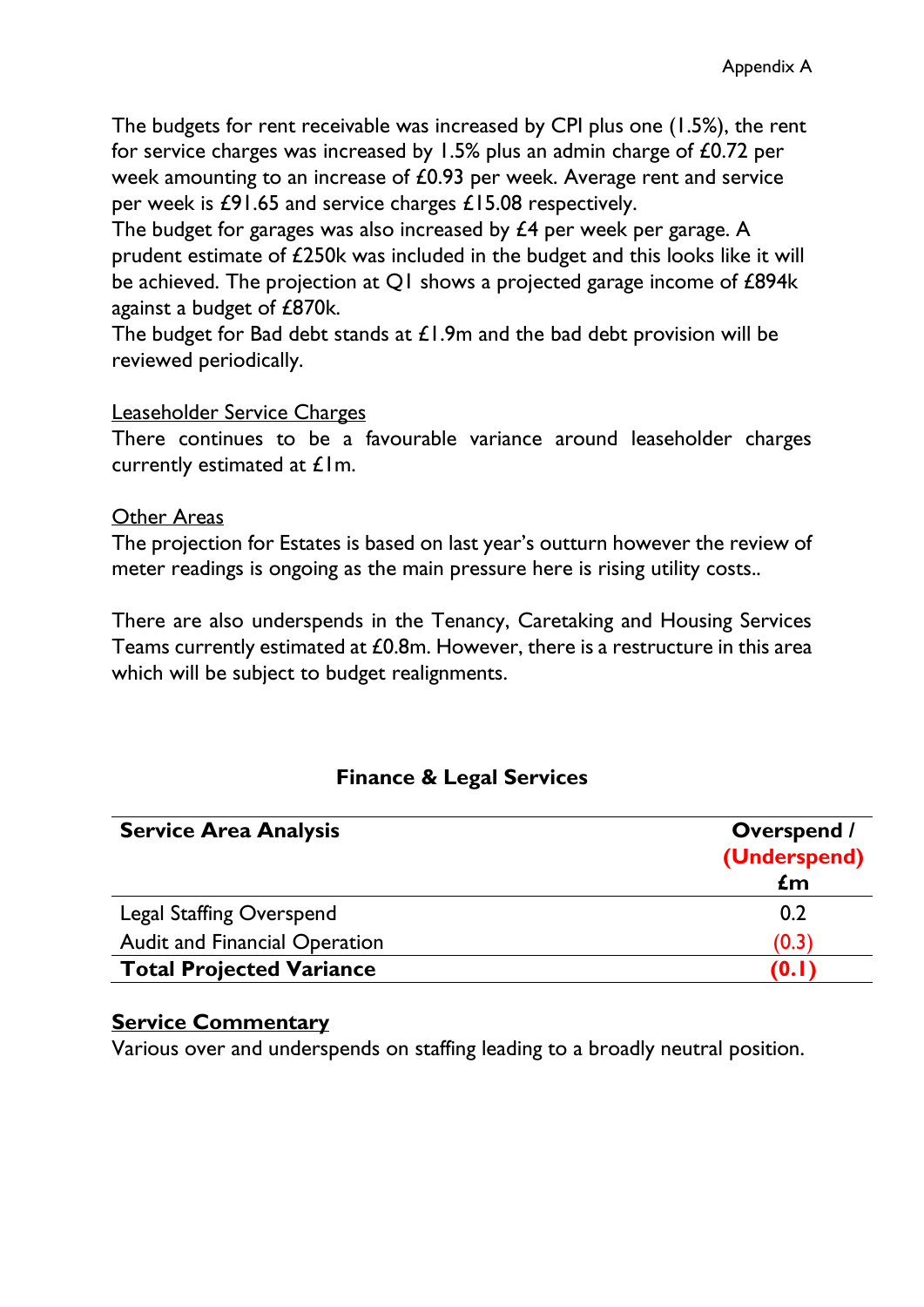| <b>Service Area Analysis</b>             | <b>Overspend /</b><br>(Underspend) |
|------------------------------------------|------------------------------------|
|                                          | £m                                 |
| <b>Parking Services</b>                  | 0.8                                |
| Capital Projects & Programme Maintenance | 0.3                                |
| <b>Planning and Building Control</b>     | 0.3                                |
| Regeneration                             | 0.1                                |
| <b>Business Systems &amp; Resources</b>  | (0.1)                              |
| <b>Parking MTFS</b>                      | 4.1                                |
| <b>Service Total</b>                     | 5.5                                |

# **Regeneration, Enterprise and Skills**

#### **Service Commentary**

This forecast is a developing view of the year based on period 3 actual spend. It takes account of the 2020/21 outturn, which recorded a net departmental underspend of £0.4m.

#### **Planning & Building Control**

The service has worked hard to streamline its processes to ensure maximum efficiency in the handling of applications and has used additional resources to improve the customer experience with the service now exceeding the government set performance thresholds.

The primary reasons for the overspend in the Planning & Building Control service areas:

- Advertising costs which are a statutory requirement
- Legal costs regarding attendance at Planning Board meetings and legal advice. (S106 legal costs are covered by the applicant so cost neutral to the Council)
- Staffing costs arising from volume of work being far greater than the staffing establishment and associated budget allowance. Currently the service employs additional Planning Officers in the two Area Teams due to the high number of planning applications, the costs of which cannot be met by income generation. There remains a national shortage of appropriately qualified and experienced planners and the authority is competing alongside other local authorities and the private sector. This has resulted in less applicants for permanent positions with the permanent and fixed term recruitment process repeated regularly throughout the year. The roles advertised are already career graded to enable progression and the teams require a blend of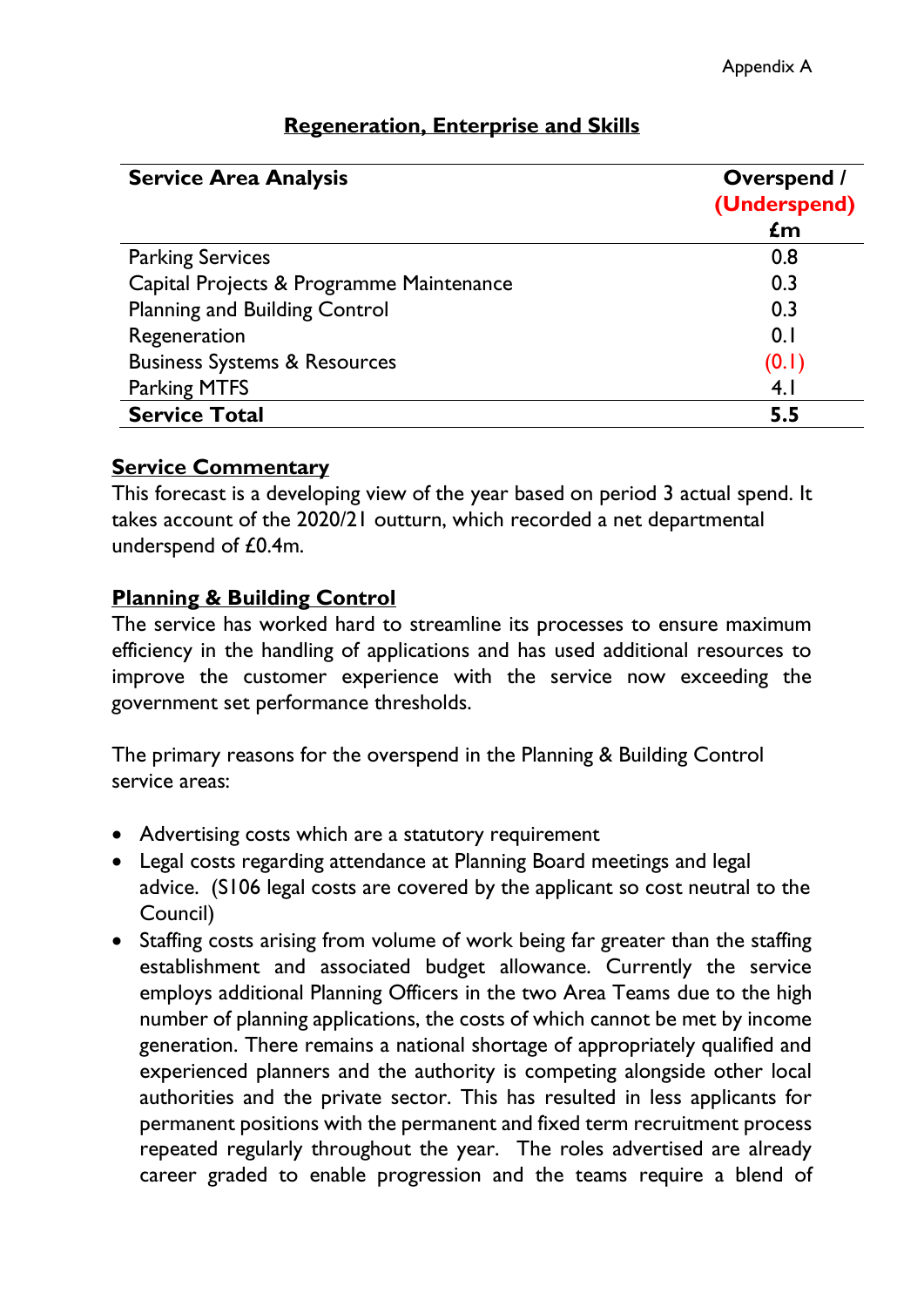experience levels to enable the Council to meet the government performance thresholds. The service also holds discussions with agency staff to explore whether they would be interested in transferring to fixed or permanent roles as well as sponsoring individuals who may be from overseas.

### **Parking**

The service is being reshaped following the increased focus on delivering the parking strategy objectives. This strategy is also under review.

This has resulted in an increase in costs both in terms of:

- enforcement activity
- the back-office support arrangements
- IT and premises costs the IT system is already supporting transformational change to the service, eg. the use of virtual permits rather than paper permits

Lockdown has reduced traffic and non-compliance in the Borough, which in turn has reduced all parking key income streams including the number of PCNs issued, permits issued and Pay & Display income.

The approved parking strategy is being used as the basis for a number of initiatives within the parking service, including:

- introduction of additional CCTV enforcement sites across all enforcement work-streams
	- **1.** Moving Traffic Contraventions (MTCs)
	- **2.** Parking
	- **3.** Bus Lane
- Introduction of new "Paid for Parking" bays in previously uncontrolled or free areas
- the continued introduction or expansion of Controlled Parking Zones (CPZ) to meet the continued resident demand and additional locations for on street paid for parking.
- The review and move towards cashless payment which will in turn reduce the maintenance and cash collection support arrangements for the street pay and display machines.

### **Other Income and Service Pressures**

The remaining budget pressures across DRES include:

- costs for buildings, e.g. rates, utilities, energy for which there is insufficient budget
- an overspend on staffing in the business team and also under recovery of town centre and forecourt / street trading income